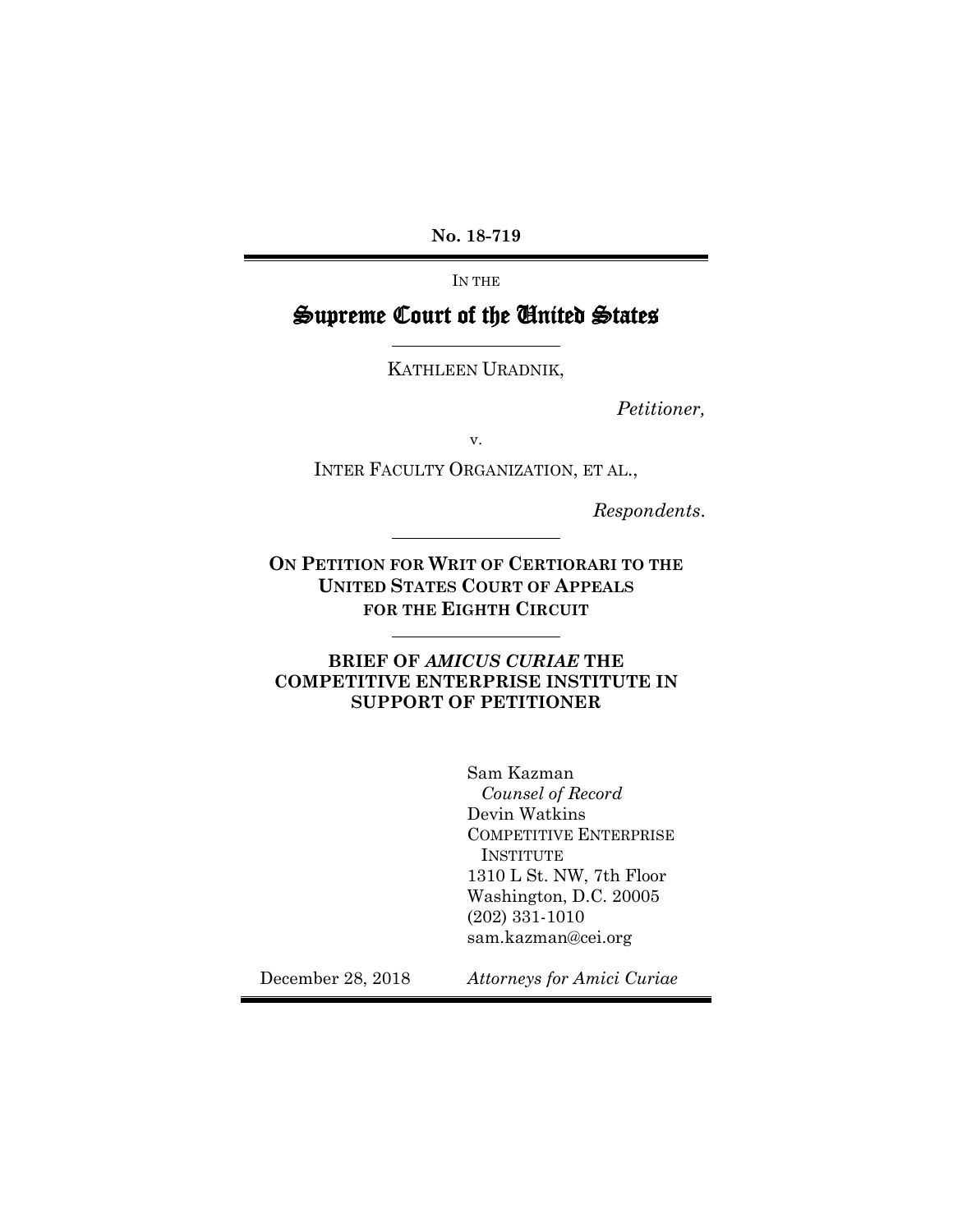## **QUESTION PRESENTED**

<span id="page-1-0"></span>Whether it violates the First Amendment to appoint a labor union to represent and speak for public-sector employees who have declined to join the union.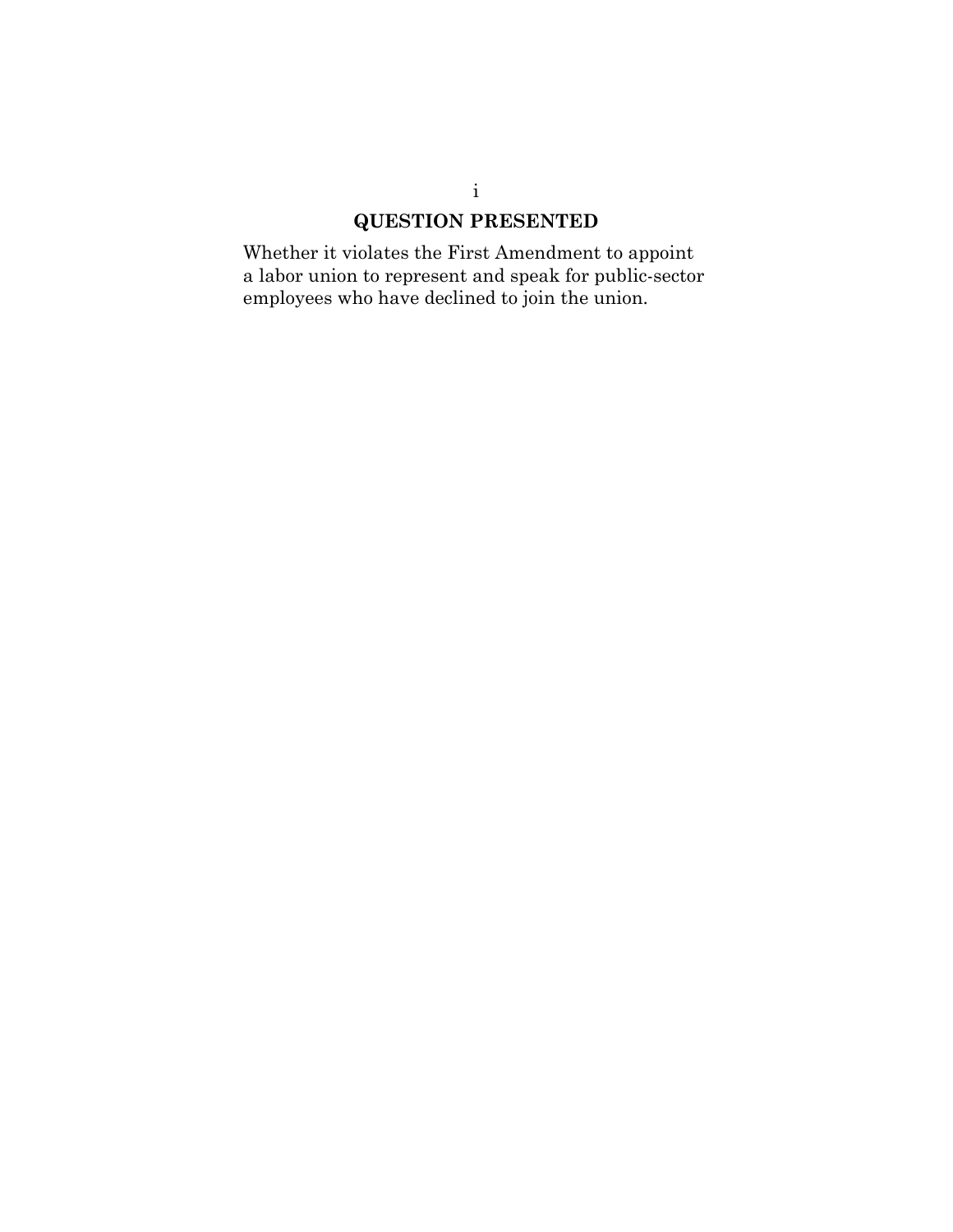## TABLE OF CONTENTS

<span id="page-2-0"></span>

| Most Public Employees Are Forced To Be<br>Ι.<br>Represented By Organizations They Did Not Vote    |
|---------------------------------------------------------------------------------------------------|
| II. Exclusive Representation Allows Government to<br>Compel Support for Political and Ideological |
|                                                                                                   |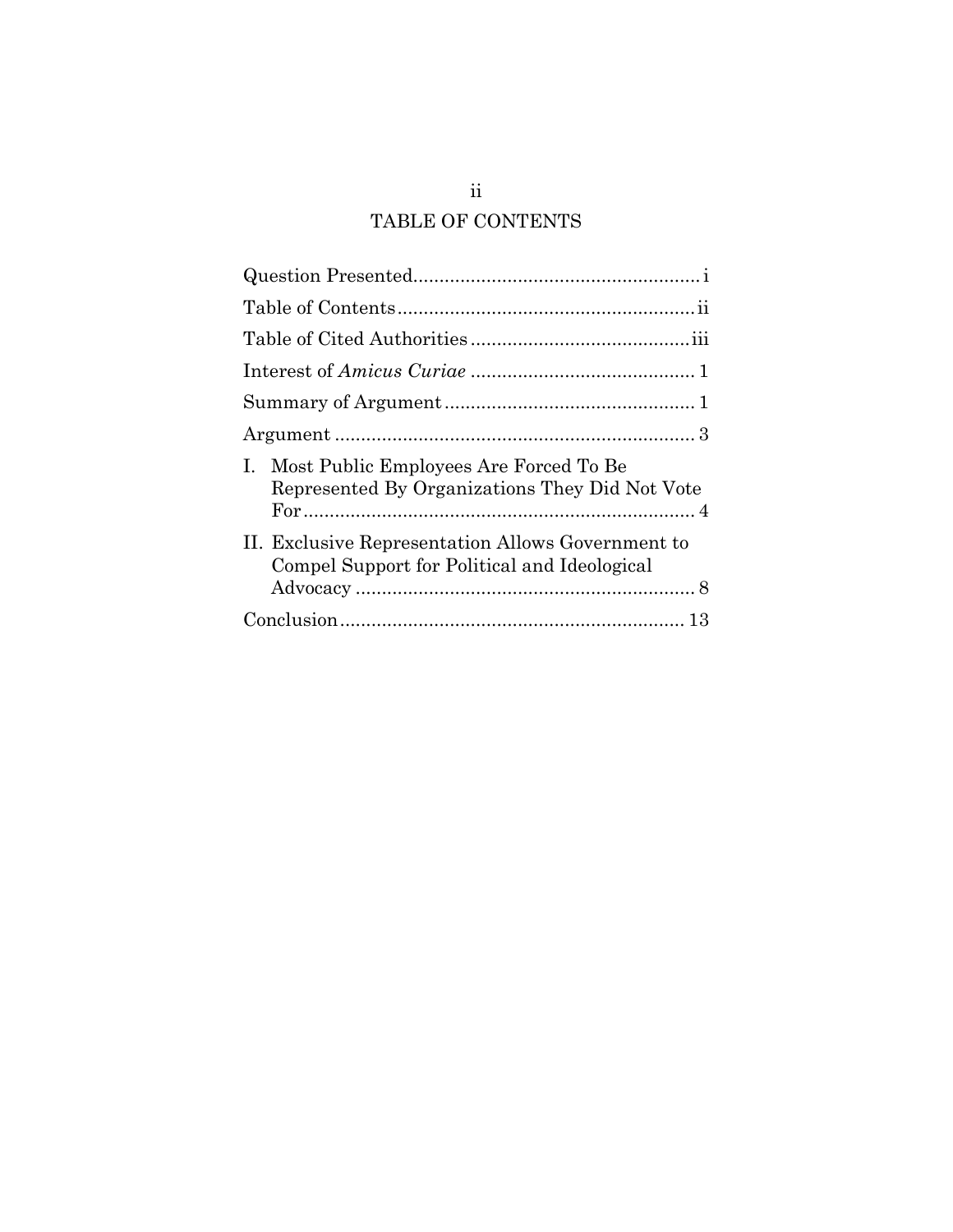# TABLE OF CITED AUTHORITIES

Page

### <span id="page-3-0"></span>**Cases**

*Harris v. Quinn* 134 S. Ct. 2618, 2632 (2014). ........... 8 *Janus v. AFSCME*, 138 S. Ct. 2448 (2018)... 1, 2, 3, 12 *Wooley v. Maynard*, 430 U. S. 705 (1977) ............... 2, 4 **Statutes** Minn. Stat. § 179A.03 subd. 10. .................................. 5 Minn. Stat. § 179A.03 subd. 8. ...................... 2, 3, 5, 13 Minn. Stat. § 179A.06 subd. 5. .................................... 2 Minn. Stat. § 179A.12 subd. 1. .................................... 6 Minn. Stat. § 179A.12 subd. 12. .................................. 6 Minn. Stat. § 179A.12 subd. 2-3 .................................. 5 Minn. Stat. § 179A.12 subd. 4. .................................... 6 **Other Authorities**

| AFSCME, Adopt Single Payer, (July 16-18, 2018),                                                        |
|--------------------------------------------------------------------------------------------------------|
| <b>AFSCME, AFSCME Rejects Immigration Policy</b><br>Based on Fear (July 16-18, 2018), goo.gl/KM4ubj.12 |
| AFSCME, Preserving Exclusive Representation (July<br>16-18, 2018), https://goo.gl/7hsnMj 12            |

iii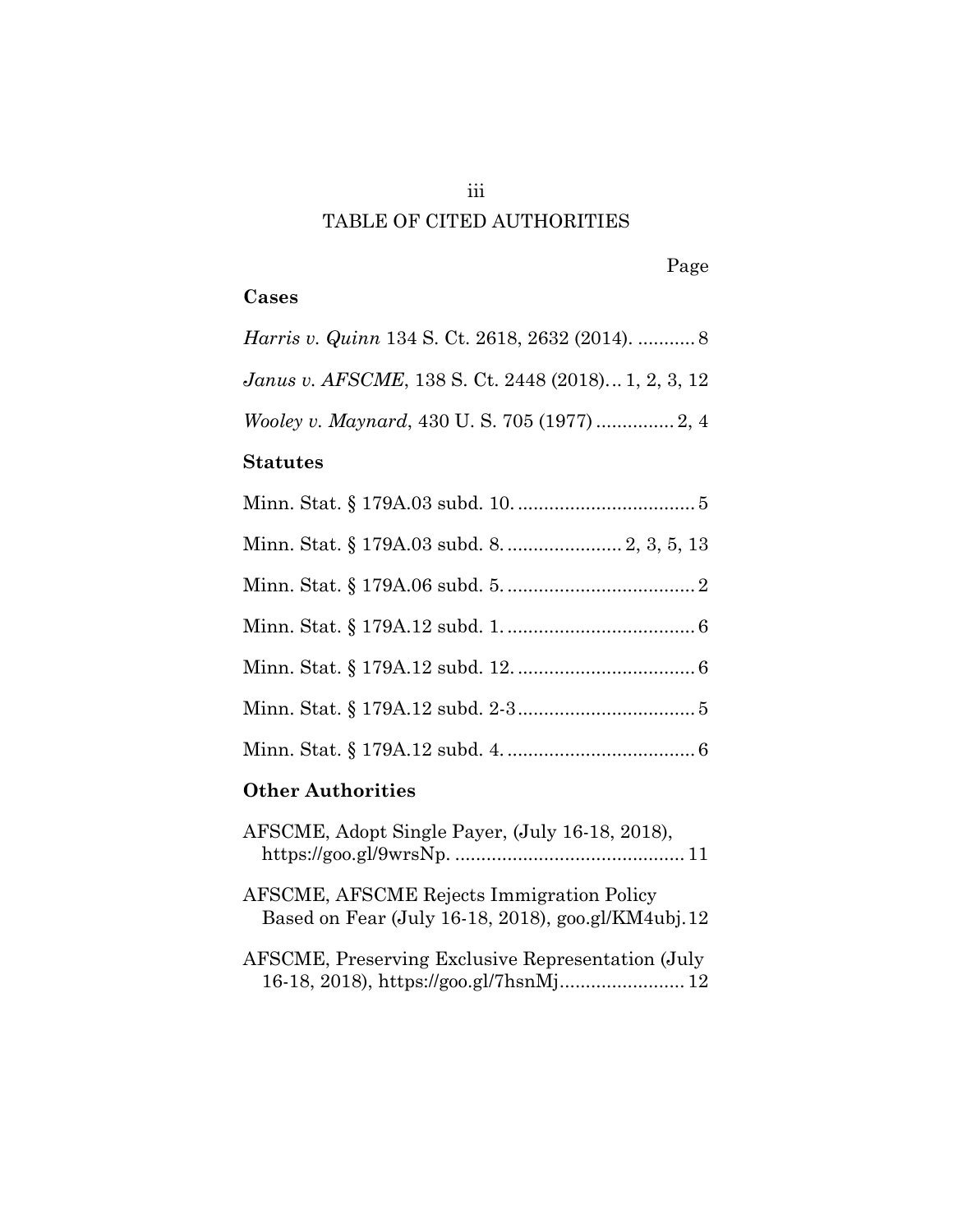| AFSCME, Repeal Harmful Tax Cuts for the Wealthy<br>and Big Corporations (July 16-18, 2018),                                                                                                                                                                                                             |
|---------------------------------------------------------------------------------------------------------------------------------------------------------------------------------------------------------------------------------------------------------------------------------------------------------|
| AFSCME, Saluting and Supporting the Role and the<br>Leadership of Women and Youth in Building the<br>Movement Against Donald Trump and His Vision<br>for America, (July 16-18, 2018),                                                                                                                   |
| Inter Faculty Organization, 2019 Legislative<br>Priorities (last accessed Dec. 17 2018),                                                                                                                                                                                                                |
| Inter Faculty Organization, <i>Political Endorsements</i> —<br>Inter Faculty Organization (last accessed Dec. 17,<br>2018), https://www.ifo.org/political-endorsements/.9                                                                                                                               |
| Inter Faculty Organization, Why Join the IFO?—<br>Inter Faculty Organization, (last accessed Dec. 17,                                                                                                                                                                                                   |
| James Sherk, Unelected Unions: Why Workers<br>Should Be Allowed to Choose Their<br>Representatives, HERITAGE FOUNDATION (Aug. 27,                                                                                                                                                                       |
| Julia Wolfe and John Schmitt, A profile of union<br>workers in state and local government, Economic<br>Policy Institute (June 7, 2018),<br>https://www.epi.org/publication/a-profile-of-union-<br>workers-in-state-and-local-government-key-facts-<br>about-the-sector-for-followers-of-janus-v-afscme- |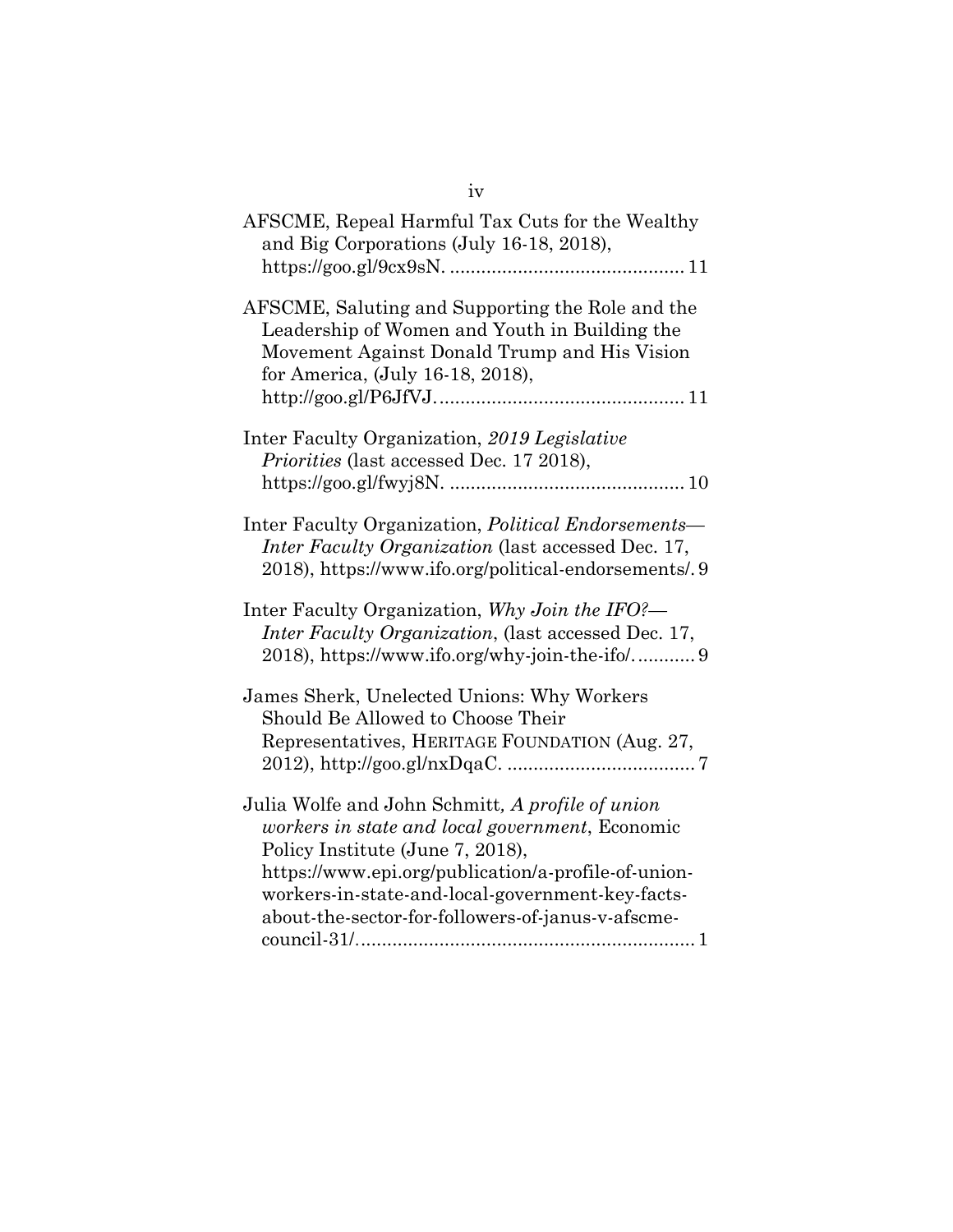| Minnesota Campaign Finance and Public Disclosure<br>Board, Lobbying-organizations (last accessed Dec.                                                     |
|-----------------------------------------------------------------------------------------------------------------------------------------------------------|
| Neill S. Rosenfeld, 50 Years, UNITED FEDERATION OF<br>TEACHERS (2010)<br>http://www.uft.org/files/attachments/uft-50-years-                               |
|                                                                                                                                                           |
| St. Cloud State University, University Catalog<br>Faculty & Administration, Psychology (last<br>accessed Dec. 17, 2018), https://goo.gl/f6KhUc            |
| St. Cloud State University, University Catalog<br>Faculty & Administration, Special Education (last<br>accessed Dec. 17, 2018), https://goo.gl/zKi53u.  8 |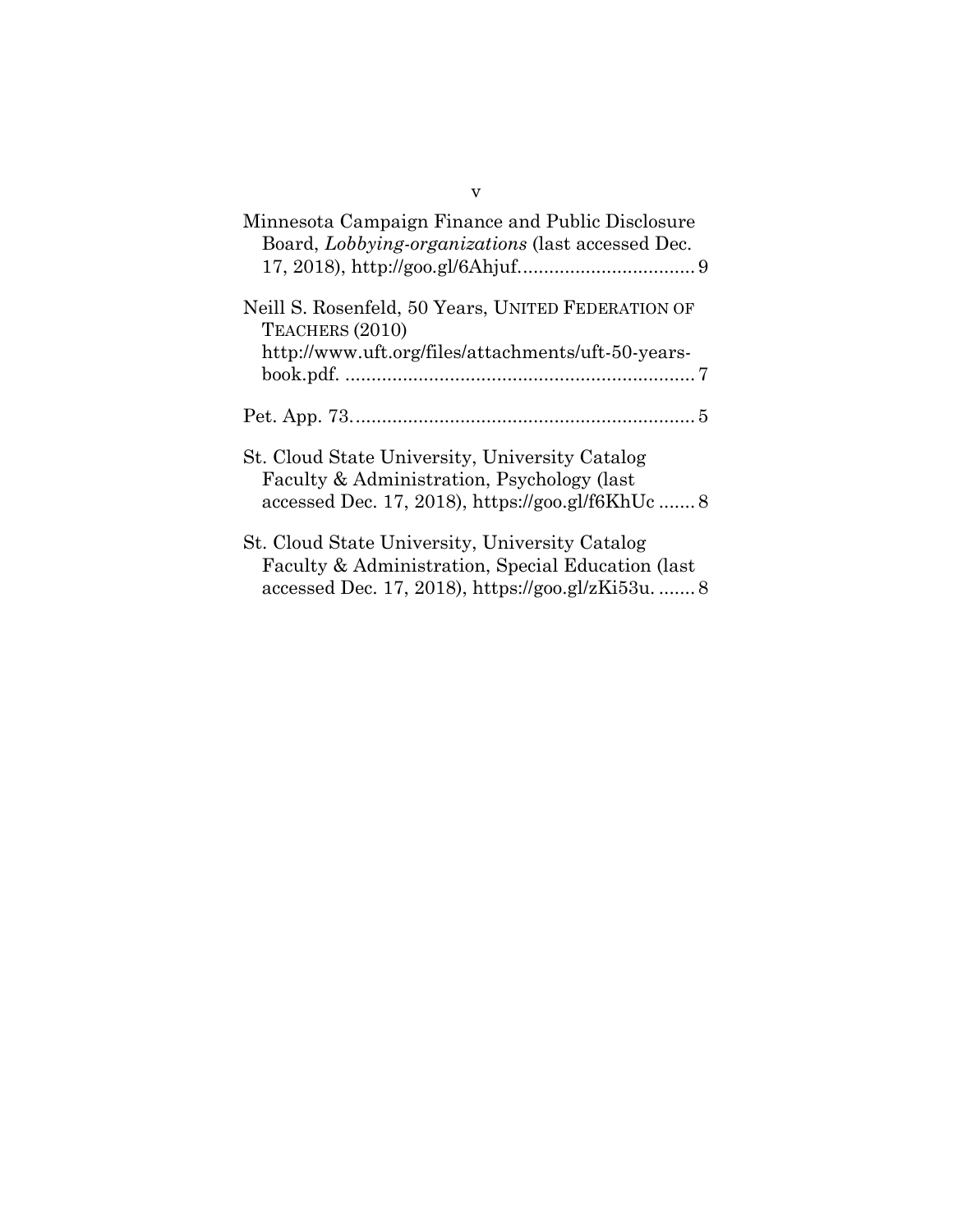#### **INTEREST OF** *AMICUS CURIAE*[1](#page-6-2)

<span id="page-6-0"></span>The Competitive Enterprise Institute ("CEI") is a nonprofit 501(c)(3) organization incorporated and headquartered in Washington, D.C., dedicated to promoting the principles of free markets and limited government. Since its founding in 1984, CEI has focused on raising public understanding of the problems of overregulation. It has done so through policy analysis, commentary, and litigation.

#### **SUMMARY OF ARGUMENT**

<span id="page-6-1"></span>In *Janus v. AFSCME*, this Court recognized the importance of this issue in its holding that the certification of an exclusive representative to speak for public employees "substantially restricts the [First Amendment] rights of individual employees." 138 S. Ct. 2448, 2460 (2018). Currently, 6.8 million state and local public employees are covered by union contracts. Julia Wolfe and John Schmitt*, A profile of union workers in state and local government*, Economic Policy Institute (June 7, 2018), [https://goo.gl/RQz1qD/.](https://www.epi.org/publication/a-profile-of-union-workers-in-state-and-local-government-key-facts-about-the-sector-for-followers-of-janus-v-afscme-council-31/) Of those about 600,000 are non-members. Their First Amendment rights are trampled by state laws that provide for exclusive representation. As it stands, public employees are now free from subsidizing the speech of an exclusive representative, but are forced to

 $\overline{a}$ 

<span id="page-6-2"></span><sup>1</sup> Pursuant to Rule 37.6, *amicus* affirm that no counsel for a party authored this brief in whole or in part, that no such counsel or party made a monetary contribution intended to fund the preparation or submission of the brief, and that no person other than *amicus*, their members, or their counsel made such a monetary contribution. All parties recieved notice at least 10 days prior to the due date of the *amicus curiae*'s intention to file and consented to the filing of this brief.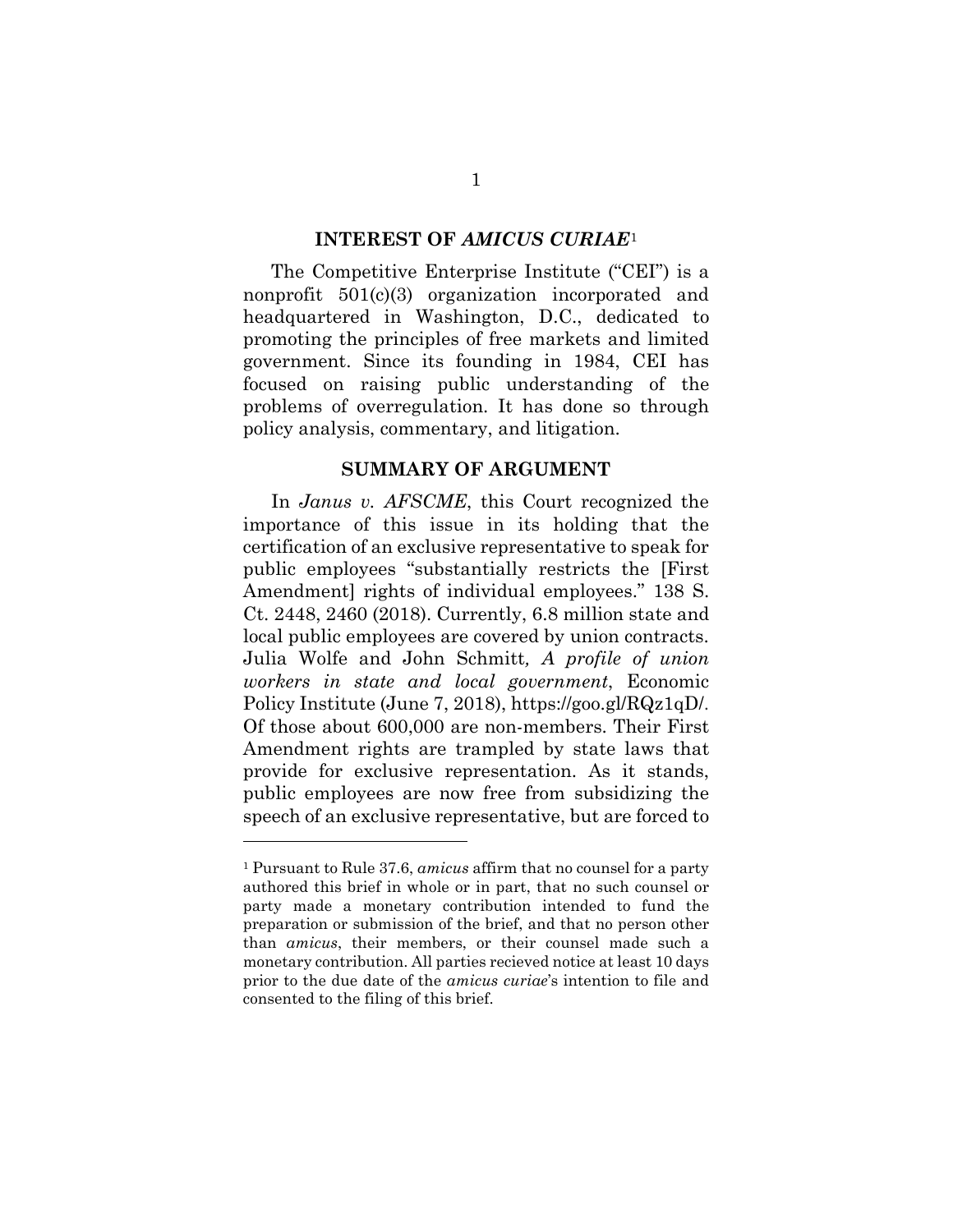associate with unions and let those unions speak for them, no matter how strongly employees disagree with that speech.

An exclusive representative, under Minnesota law, speaks "on behalf of all employees," including nonmembers who have refused to join the union. Minn. Stat. § 179A.03 subd. 8. As the Minnesota statute indicates, the union's speech is considered the speech of the employees it represents: "*Public employees, through their certified exclusive representative*, have the right and obligation to meet and negotiate in good faith with their employer." Minn. Stat. § 179A.06 subd. 5 (emphasis added). Minnesota law is clear—when the union is speaking during collective bargaining, it is on the behalf of the Petitioner and other non-members.

The issues on which the union's speech is treated as the Petitioner's, against her will, are issues that *Janus* recognized as "matters of substantial public concern." 138 S. Ct. at 2460. As this Court has decided repeatedly, freedom of speech "includes both the right to speak freely and the right to refrain from speaking at all." *Wooley v. Maynard*, 430 U. S. 705, 714 (1977). In *Janus* the court stated, "Compelling individuals to mouth support for views they find objectionable violates that cardinal constitutional command, and in most contexts, any such effort would be universally condemned." 138 S. Ct. at 2463. The state law compelling the Petitioner to accept the union's speech as her own on issues of substantial public concern infringes on her First Amendment rights.

Equally troublesome, the state compels the Petitioner to accept the advocacy of an exclusive representative that she never had a chance to vote on.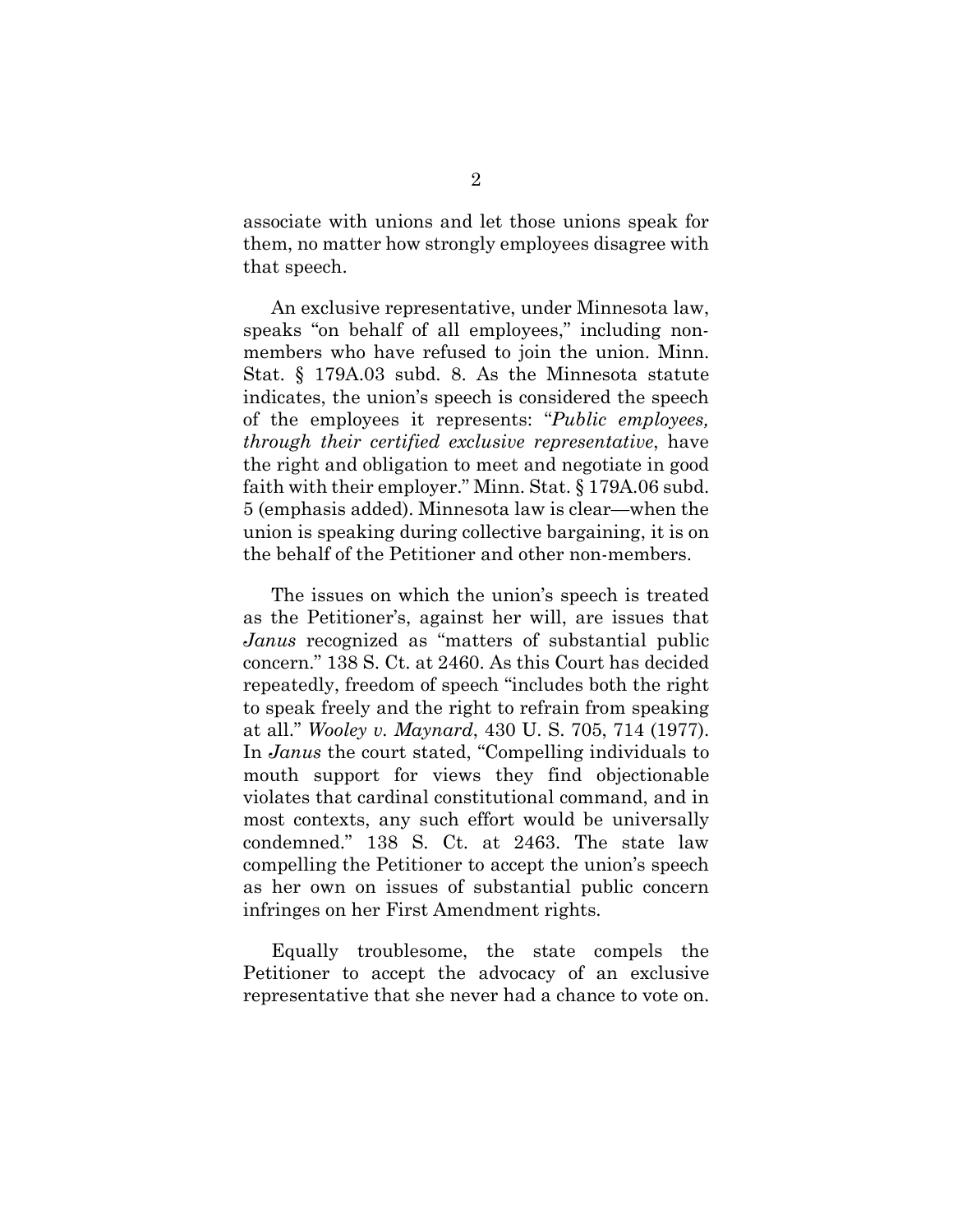For the most part, public employees simply inherit union representation that was voted on by past workers, and are forced to accept it without any choice in the matter.

For these reasons, the Minnesota statute that establishes exclusive representation is in conflict with First Amendment jurisprudence and warrants review by the Court.

#### **ARGUMENT**

<span id="page-8-0"></span>Minnesota state law compels the petitioner, Kathleen Uradnik, as a condition of her employment, to accept the Inter Faculty Organization (IFO) as her exclusive representative. Minn. Stat. § 179A.03 subd. 8. As an exclusive representative, the IFO represents all St. Cloud State University employees, both those who join the union and those who do not. *Id.* The law authorizes Minnesota state employers to treat the speech of the union as the speech of all the employees in determining work terms and conditions for employees. This allows a majority of employees in a bargaining unit to select an exclusive representative who speaks for both them and for those employees who want nothing to do with the union.

As the Supreme Court recognized in *Janus v AFSCME*, that requirement is "a significant impingement on associational freedoms that would not be tolerated in other contexts." 138 S. Ct. at 2478.

But, making matters worse, the vast majority of public employees who are compelled to accept representation from a union were never afforded the opportunity to vote on whether they want a union or the specific union that would represent them. In the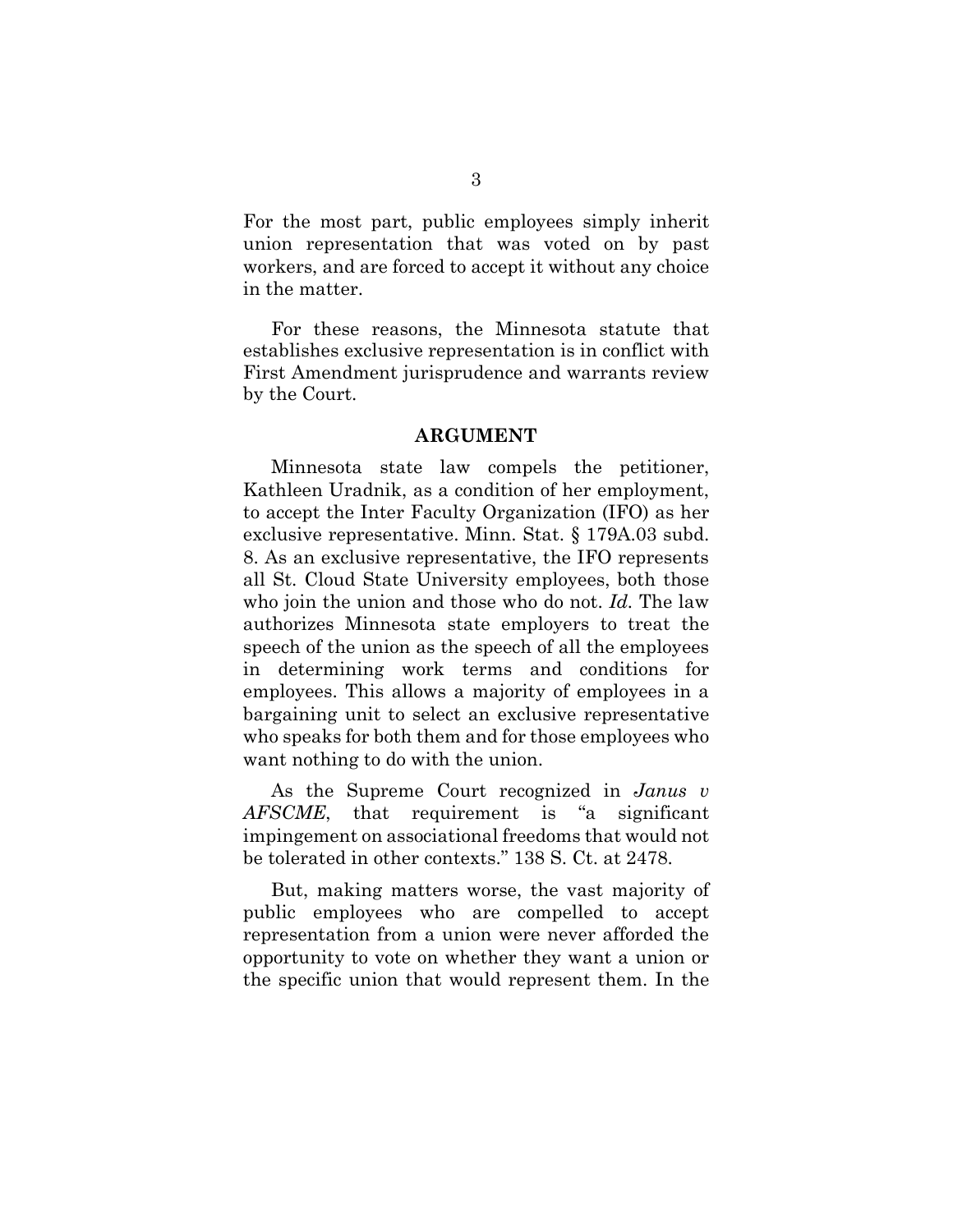case before the Court, the IFO was certified as the exclusive representative for St. Cloud State University faculty in 1975. Dr. Uradnik, and the majority of her colleagues, were not University employees at that time. As such, many employees represented by the IFO have never had a voice or a vote in selecting the union that represents them today.

Another consequence of this state-law requirement is that the IFO represents and speaks on behalf of Dr. Uradnik through collective bargaining sessions, meet and confer sessions, and other venues. This is permitted even though she opposes many of the union's positions during collective bargaining negotiations and advocacy on political issues. And the IFO, like other public-sector unions, frequently advocates for or against a broad variety of contentious political matters.

The Supreme Court has consistently held that freedom of speech "includes both the right to speak freely and the right to refrain from speaking at all." *Wooley*, 430 U. S. at 714. Under Minnesota State law, public employees must accept the speech of the IFO as their own and lack the ability to distance themselves from the political advocacy of their exclusive representative.

## <span id="page-9-0"></span>I. MOST PUBLIC EMPLOYEES ARE FORCED TO BE REPRESENTED BY ORGANIZATIONS THEY DID NOT VOTE FOR

Under a majority of state legal regimes governing public employees, when a public-sector union is certified as the exclusive representative of a bargaining unit, it is granted the sole right to negotiate on the behalf of members and non-members over terms of employment like pay, promotion, layoffs,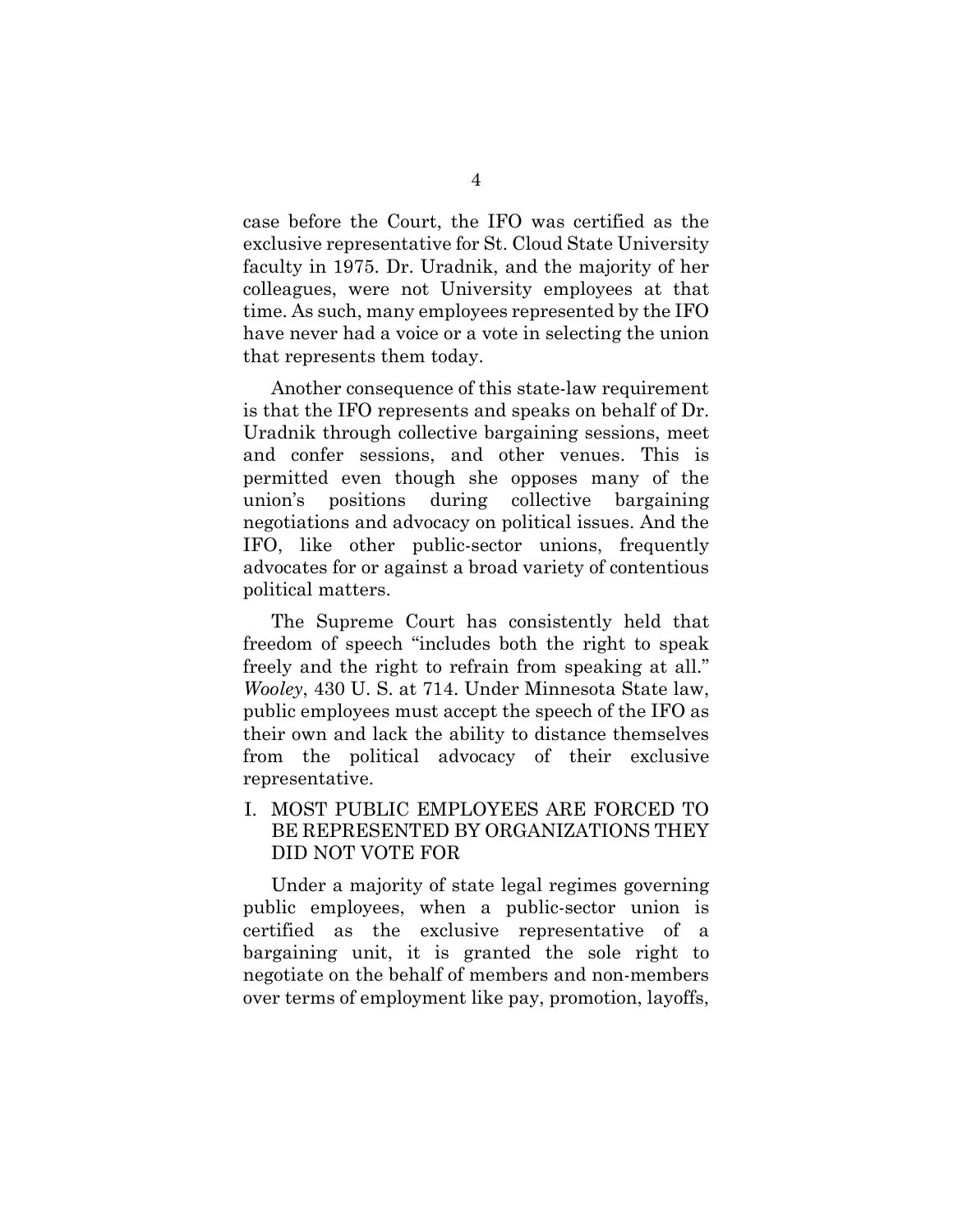and retirement. For example, the State of Minnesota permits public employers to require public employees to accept an exclusive representative that is granted the authority to "meet and negotiate with the employer on behalf of all employees." Minn. Stat. § 179A.03 subd. 8.

To become certified as an "exclusive representative of all employees in a [bargaining] unit," Minn. Stat. § 179A.12 subd. 2-3, a union must receive a "majority of those votes cast in an appropriate unit." *Id.* at subd. 10. Upon certification, all public employees are forced to accept union representation, work under a union negotiated contract, and accept that the union speaks out on their behalf. Minnesota law requires Dr. Uradnik to accept these conditions despite the fact that she vehemently opposes many of the union's positions during bargaining negotiations and political stances.

A section of the collective bargaining agreement between St. Cloud State University and the Inter Faculty Organization (IFO) further limits the ability of independent employees to speak for themselves. A section entitled "Exclusive Right" states that "[t]he Employer will not meet and negotiate relative to those terms and conditions of employment subject to negotiations with any employee groups or organizations composed of employees covered by this Agreement except through the [Union]." Pet. App. 73.

As it stands, Dr. Uradnik, and other employees who are similarly dissatisfied with their union representation, are prohibited from seeking representation other than from the IFO, and from individually negotiating their own work terms and conditions with St. Cloud State University.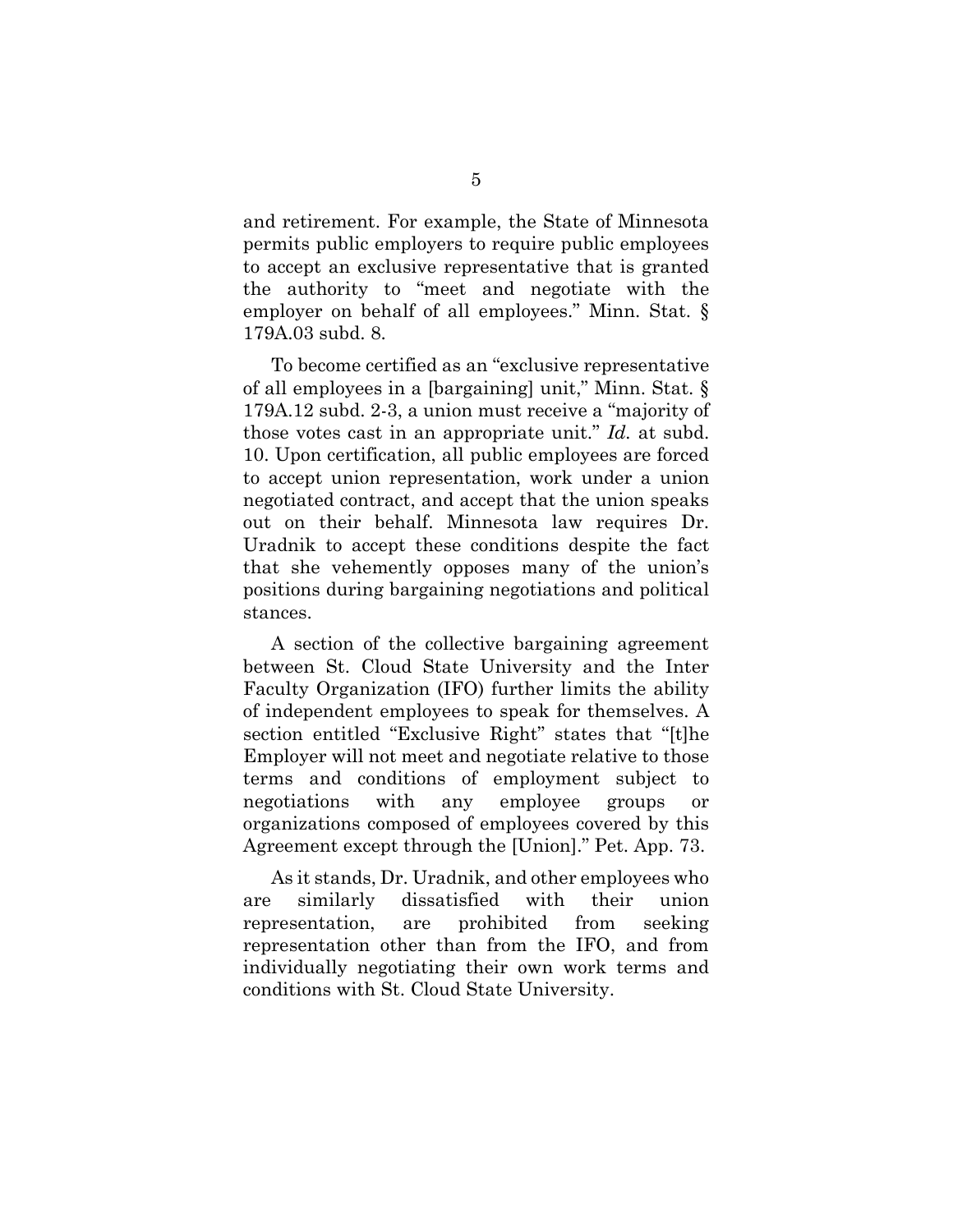Compounding the problem of compelling unwilling employees to accept union representation is that very few public employees represented by a union voted for this representation or the specific union that represents them. Once a group of employees is organized, its union remains certified in perpetuity unless it is "decertified" or "another representative is certified in its place." Minn. Stat. § 179A.12 subd. 1. Yet, it is important to note, decertifying an exclusive representative is an arduous process. Minnesota law erects several hurdles to removing an exclusive representative. A "petition for a decertification election during the term of a contract" will not be considered "except for a period from not more than 270 to not less than 210 days before its date of termination." *Id.* at subd. 4. In addition, when an exclusive representative is certified, its status cannot be challenged "for a period of one year." *Id.* at subd. 12.

Instead of voluntarily selecting a specific union representative, employees are compelled to accept union representation as a condition of employment, chosen by past employees.

In the public-sector, inherited union representation is the norm, not the exception. A majority of states passed laws in the 1960s and 1970s to give government employees the right to collectively bargain. For the most part, unions organized public employers shortly after these laws were passed and there has been relatively limited organizing activity in that area since. As a result, most unionized public workforces were organized over 30 years ago. Few of today's public employees even worked for the government when elections were held to certify the labor unions that act as their exclusive representatives today.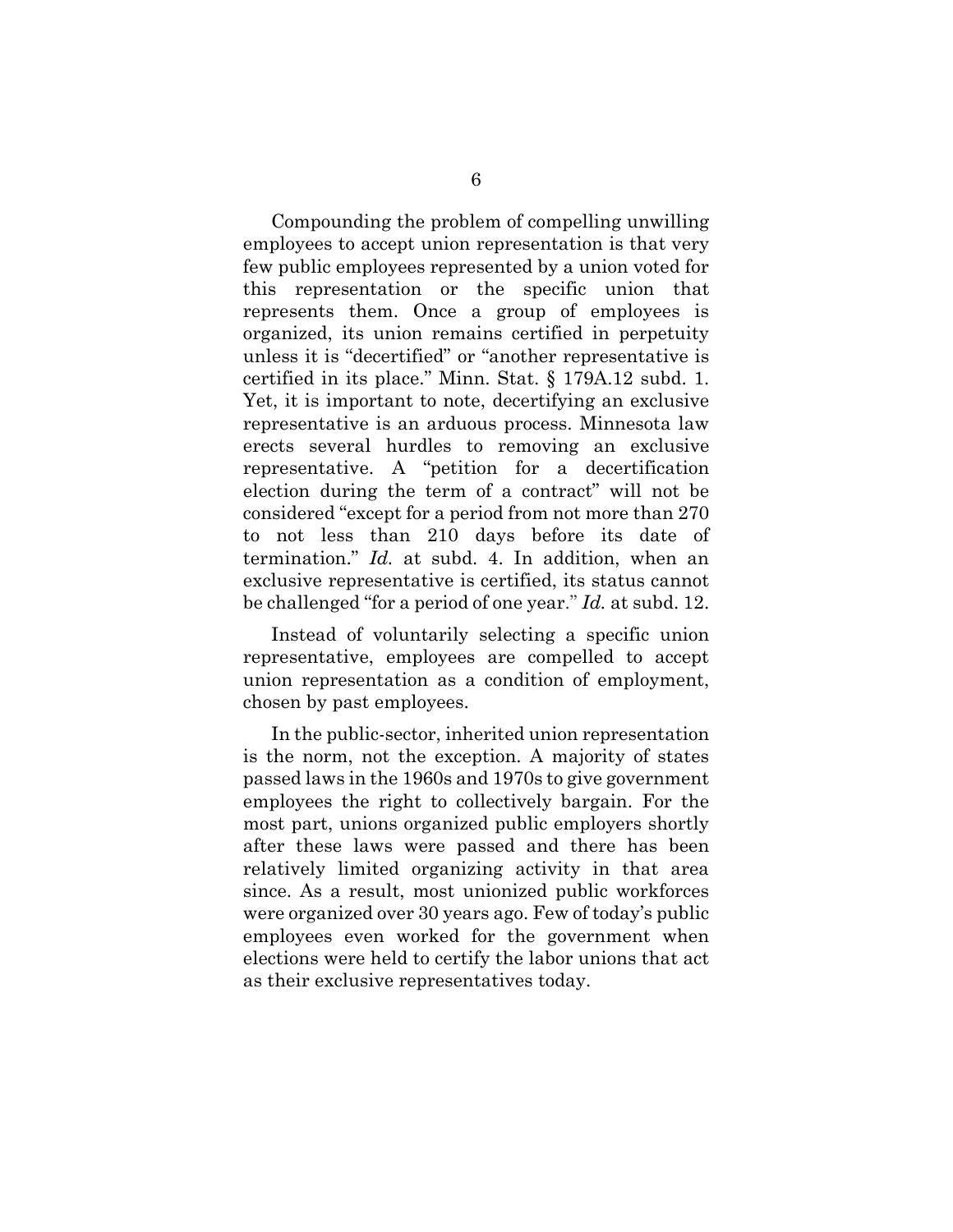For example, while New York City public school teachers voted to certify the United Federation of Teachers (UFT) in 1961, the UFT continues to represent these teachers to this day. Neill S. Rosenfeld, 50 Years, UNITED FEDERATION OF TEACHERS (2010) http://www.uft.org/files/attachments/uft-50-yearsbook.pdf. Analysis of U.S. Department of Education data show that "virtually every teacher who voted in that election has since retired." James Sherk, Unelected Unions: Why Workers Should Be Allowed to Choose Their Representatives, HERITAGE FOUNDATION (Aug. 27, 2012), [http://goo.gl/nxDqaC.](http://goo.gl/nxDqaC)

Several school districts in Kansas are similarly situated. The Kansas state legislature passed legislation granting public-sector unions collective bargaining privileges in 1970. By 1971, a number of Kansas' largest school districts had unionized. Calculations using data from the Schools and Staffing Survey conducted by the National Center for Education Statistics show none of the teachers who voted to elect the Kansas National Education Association still are employed at these school districts. *Id.*

In the top 10 largest school districts in Florida and Michigan, only 1 percent of current teachers were employed in the year that the union representative was elected. *Id.*

In the instant case, the IFO was elected and certified as the exclusive representative in 1975 for teachers at Minnesota's seven public universities. As such, Dr. Uradnik, whose employment at St. Cloud State University began in 1999, never had the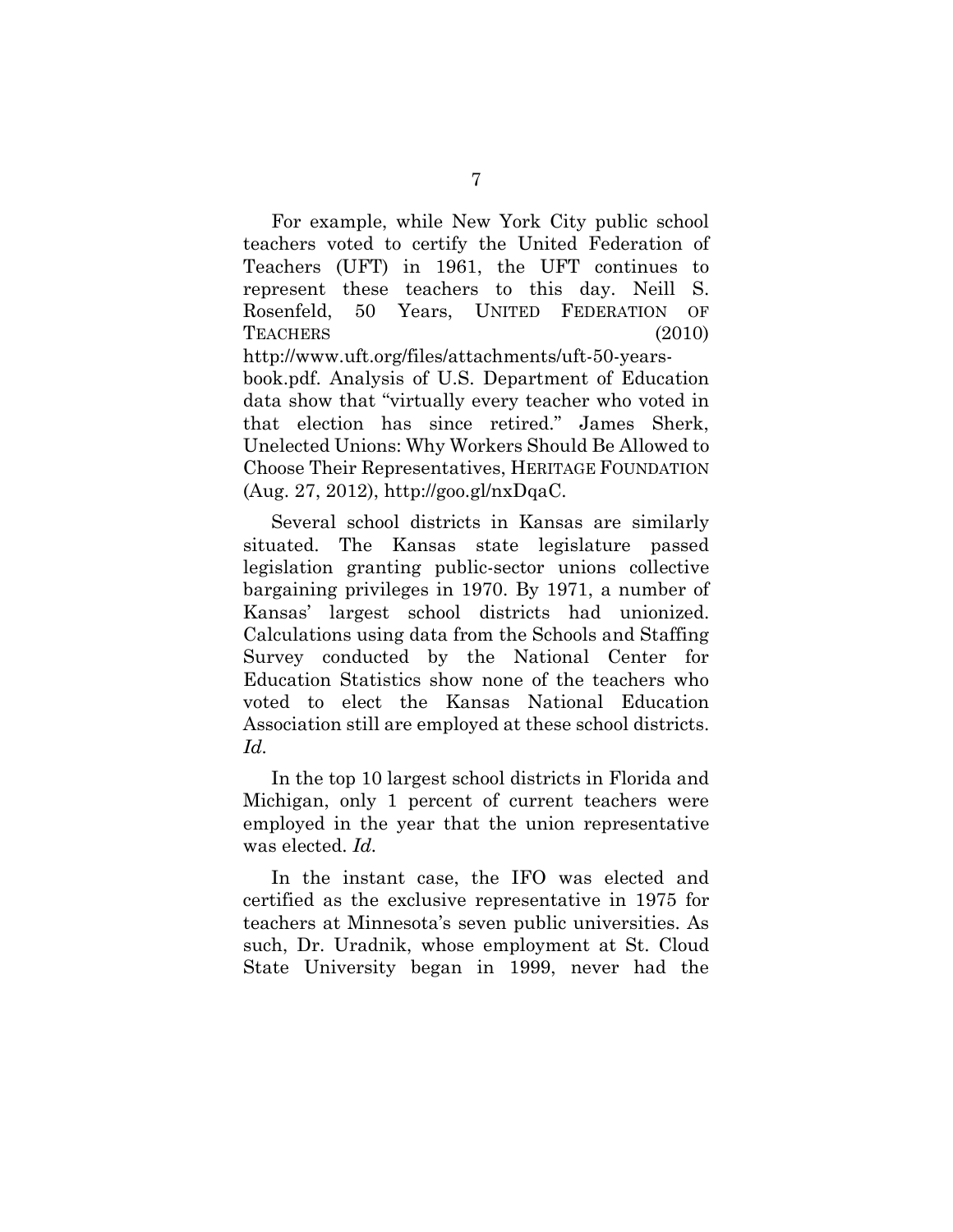opportunity to vote on whether she desired union representation or not. Dr. Uradnik is not alone.

An analysis of the St. Cloud State University's Faculty and Administration webpage, which allows users to search for professors in each department at the University, found only two professors whose tenure began prior to 1975. One faculty member in the Psychology Department began at St. Cloud State University in 1965, St. Cloud State University, University Catalog Faculty & Administration, Psychology (last accessed Dec. 17, 2018), [https://goo.gl/jeGpfZ.](https://goo.gl/jeGpfZ) The start date of another employee, in the Special Education Department, was in 1974. *Id.* at Special Education, [https://goo.gl/jiLWNv.](https://goo.gl/jiLWNv) This analysis shows that less the one percent of faculty at St. Cloud State University had the opportunity to vote on choosing the union that represents them and that they are compelled to have speak for them.

### <span id="page-13-0"></span>II. EXCLUSIVE REPRESENTATION ALLOWS GOVERNMENT TO COMPEL SUPPORT FOR POLITICAL AND IDEOLOGICAL ADVOCACY

As a result of Minnesota State law, public employees at unionized workplaces are forced to accept the speech of an exclusive representative as their own. It is irrelevant whether the employee is a non-member or strongly opposes the speech of the union; the union's advocacy is attributed to and on behalf of these unwilling employees.

As recognized by the Supreme Court, "In the public sector, core issues such as wages, pensions, and benefits are important political issues." *Harris v. Quinn* 134 S. Ct. 2618, 2632 (2014). But the speech of an exclusive representative that is assigned to non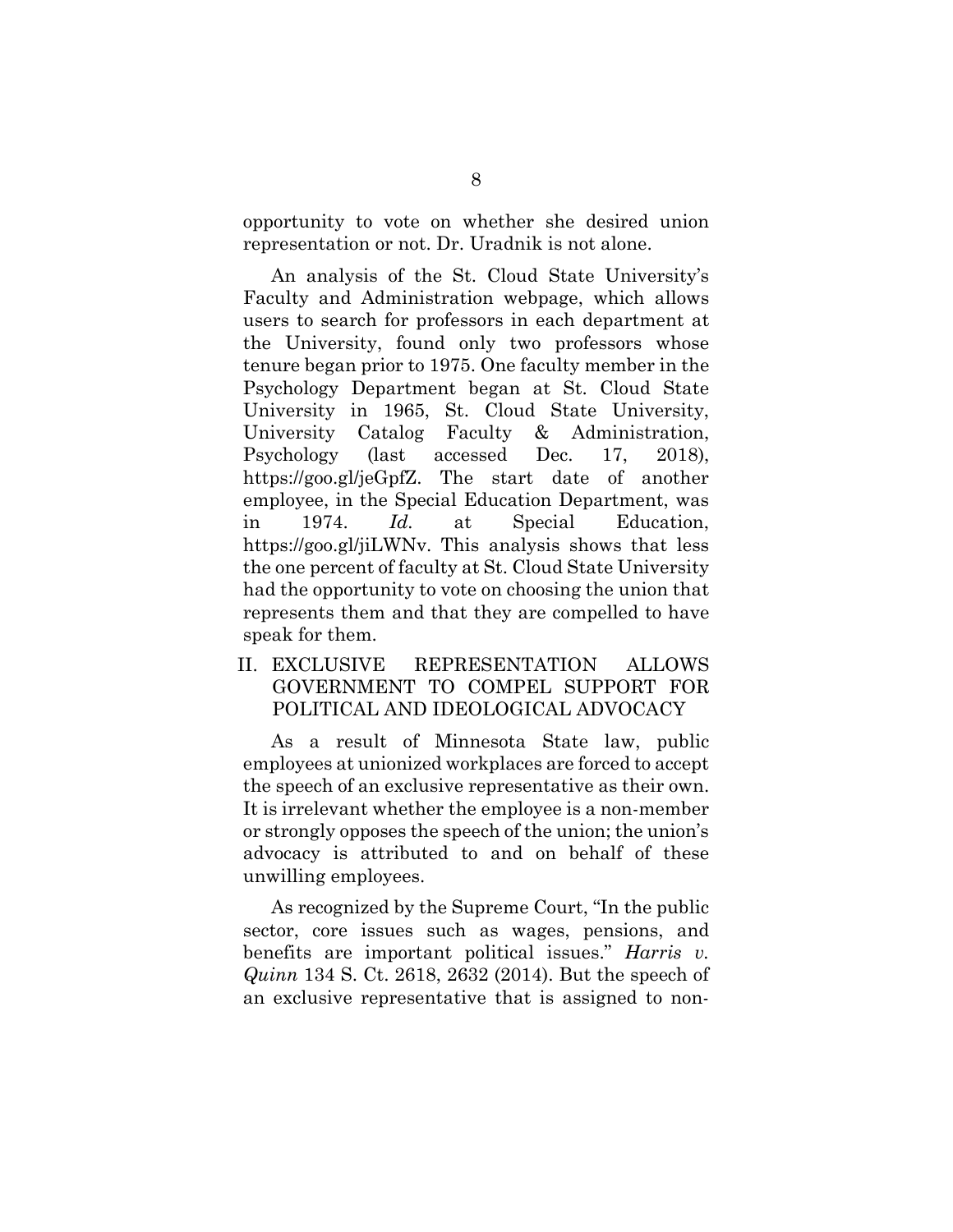members goes further than important political issues that arise during collective bargaining negotiations.

Public-sector unions, such as the IFO, in their capacities as exclusive representatives, speak out on a variety of political matters. In the run up to the 2018 elections, the IFO issued political endorsements for Minnesota Governor, Lieutenant Governor, Attorney General, Secretary of State, State Auditor and state Representatives. Inter Faculty Organization, *Political Endorsements—Inter Faculty Organization* (last accessed Dec. 17, 2018), [https://www.ifo.org/political](https://www.ifo.org/political-endorsements/)[endorsements/.](https://www.ifo.org/political-endorsements/) All 22 of the 2018 IFO's political endorsements were all in support of a Democrat politician except for one.

On the IFO website, the union touts its "Legislative Advocacy," which includes working "closely with lawmakers to advance the interests of state university faculty during budget and policy discussions." Inter Faculty Organization, *Why Join the IFO?—Inter Faculty Organization*, (last accessed Dec. 17, 2018), [https://www.ifo.org/why-join-the-ifo/.](https://www.ifo.org/why-join-the-ifo/) Reports submitted to the Minnesota Campaign Finance Board show that the IFO lobbied the state legislature and administration on a variety policy matters: K-12 education policy, higher education policy, pensions, labor relations, human rights, and taxes. Minnesota Campaign Finance and Public Disclosure Board, *Lobbying-organizations* (last accessed Dec. 17, 2018), [http://goo.gl/ycmT6X.](http://goo.gl/ycmT6X) All of the IFO's speech on these topics is attributed to members and non-members, regardless of their personal stances on these issues.

When the IFO released its 2019 legislative priorities, it stated that these priorities were on behalf of state university faculty. Inter Faculty Organization,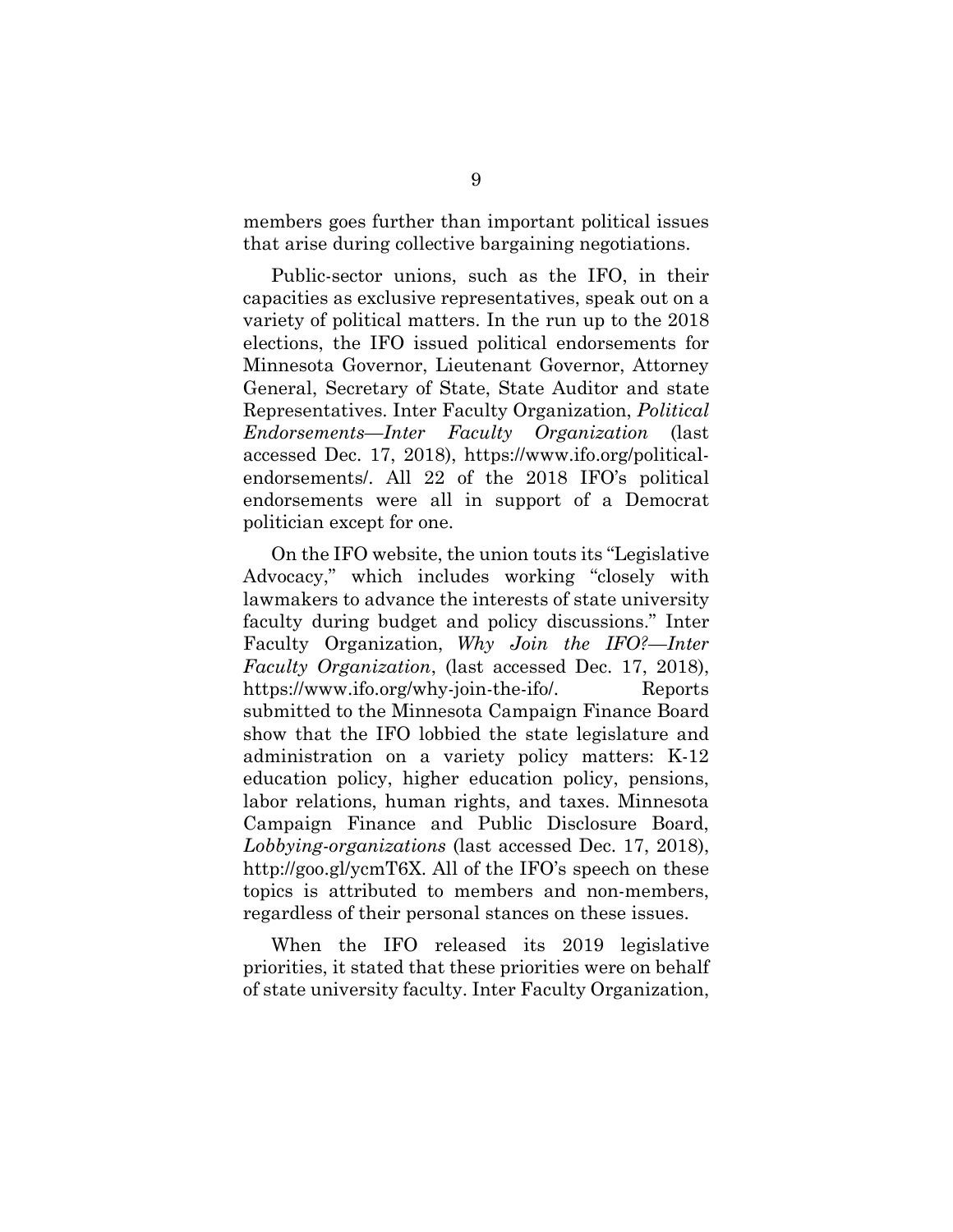*2019 Legislative Priorities* (last accessed Dec. 17 2018), https://goo.gl/fwyj8N. The IFO's legislative priorities and advocacy include:

- Increased educational spending consisting of "\$252 million additional state investment for direct campus support," "\$150 million investment in Higher Education Asset Preservation and Restoration (HEAPR) bonding," and "\$37 million for NextGen student records system update." *Id.*
- Tuition-free college education for "Minnesota's low- and middle-income students to attend a Minnesota State college or university" for up to four years. *Id.*
- A call to repeal "the statute requiring Minnesota State campuses to pay one-third debt service on all general obligation bonds." *Id.*
- Opposition to any federal tax conformity bill that "includes corporate tax cuts or tax breaks for high-income Minnesotans." *Id.*

National public-sector unions take positions and advocate for an even broader and more divisive set of policies. For example, the published proceedings of the American Federation of State, County, and Municipal Employees (AFSCME) 2018 convention record the advocacy that non-members like Dr. Uradnik were compelled to support via their forced association with the union:

• **Advocacy against Donald Trump.** The convention adopted a resolution condemning "Donald Trump and his vision of America." More specifically, the convention resolved that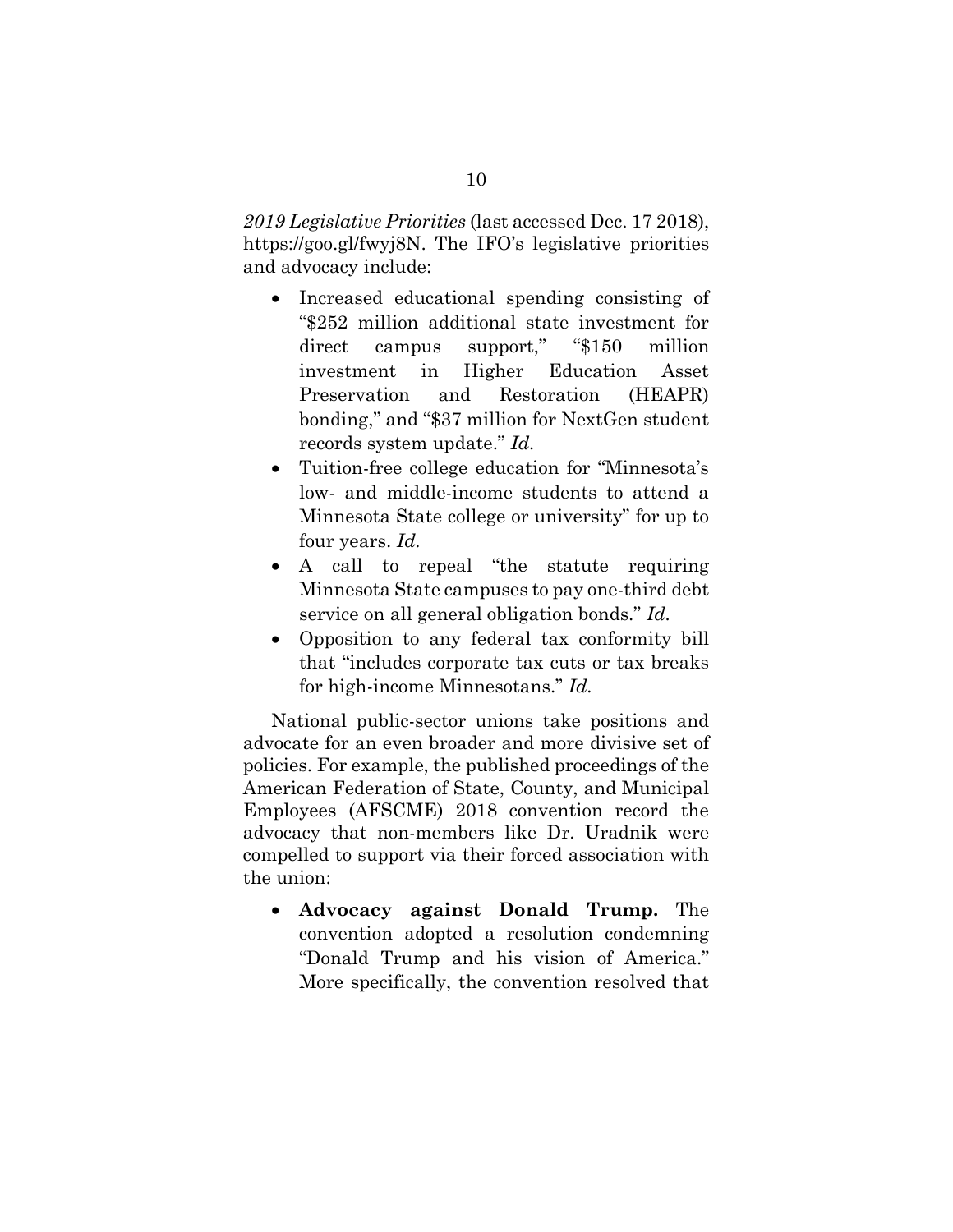AFSCME will encourage and support the "defeat" of Donald Trump and his policies. AFSCME, Saluting and Supporting the Role and the Leadership of Women and Youth in Building the Movement Against Donald Trump and His Vision for America, (July 16-18, 2018), [http://goo.gl/P6JfVJ.](http://goo.gl/P6JfVJ)

- **Advocacy for Single Payer Health Care.**  The convention endorsed state and federal legislation to provide a universal single payer health care system. AFSCME, Adopt Single Payer, (July 16-18, 2018), [https://goo.gl/9wrsNp.](https://goo.gl/9wrsNp)
- **Advocacy on Tax Policy.** Tax funds are the lifeblood of public-sector unions. Since taxes fund the government, public-sector unions pay close attention to tax policy and generally support policies that raise taxes. For example, the convention passed a resolution against the "Tax Cuts and Jobs Act," which President Trump signed into law in December 2017. More specifically, AFSCME vowed to "demand the U.S. Congress to repeal these harmful tax cuts, and enact progressive tax laws that close loopholes for the wealthy and corporations to ensure they pay their fair share." AFSCME, Repeal Harmful Tax Cuts for the Wealthy and Big Corporations (July 16-18, 2018), [https://goo.gl/9cx9sN.](https://goo.gl/9cx9sN)
- **Advocacy for Exclusive Representation.**  This resolution explains that "Exclusive representation means the duly chosen union is the *sole voice* for all workers." AFSCME, Preserving Exclusive Representation (July 16-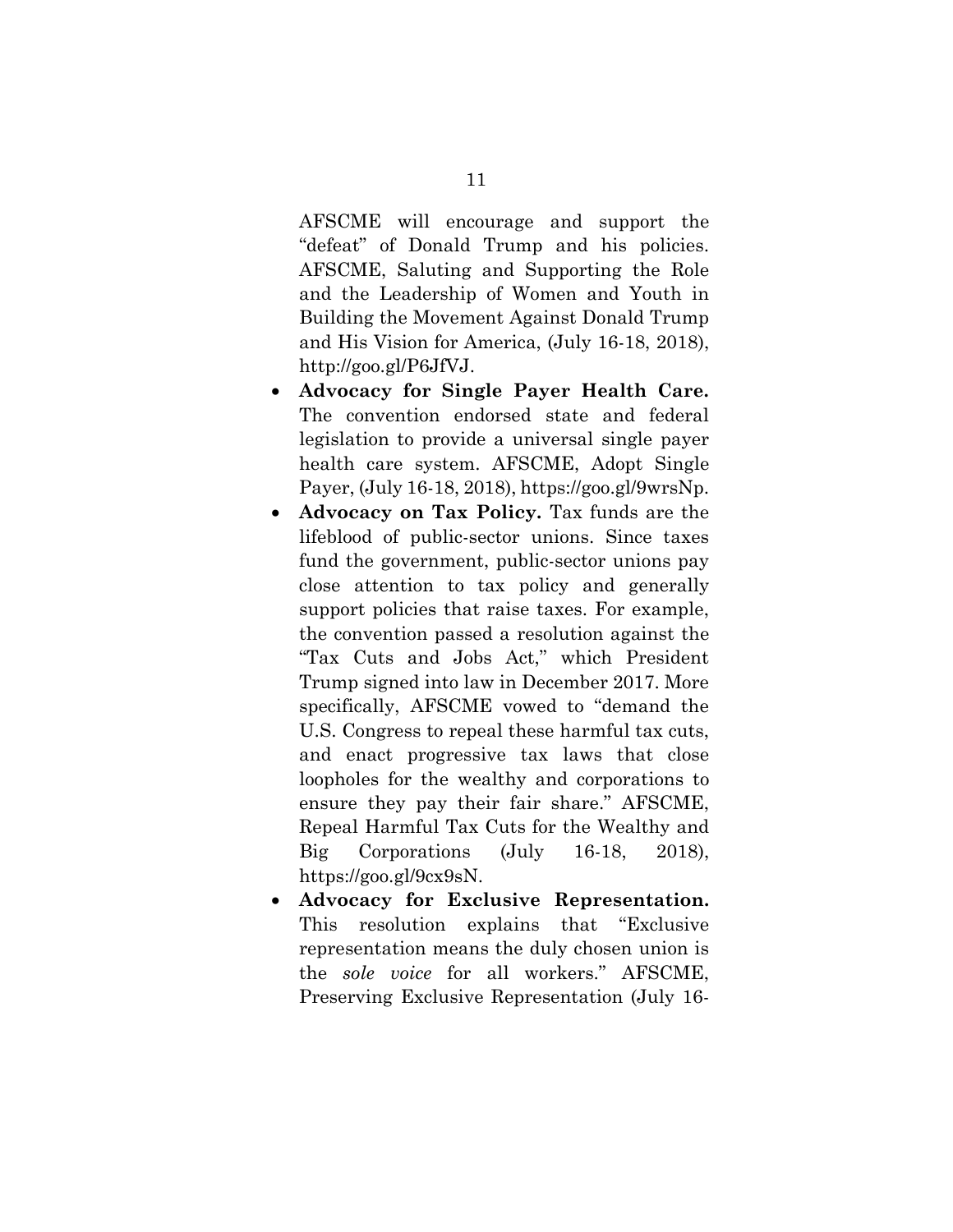18, 2018), https://goo.gl/7hsnMj (emphasis added). The union condemned any legislative effort to "eliminat[e] exclusive representation." *Id.*

• **Advocacy for Immigration Policy.** The convention called upon the "Trump administration to drop its DACA [Deferred Action on Childhood Arrivals] appeal in the courts" and resolved that Congress should pass a "clean DREAM Act" that creates a "pathway to citizenship for a generation of young people." AFSCME, AFSCME Rejects Immigration Policy Based on Fear (July 16-18, 2018), [http://goo.gl/KM4ubj.](http://goo.gl/KM4ubj)

These kinds of compelled political advocacy through forced representation are beyond what the First Amendment allows. As this Court noted in *Janus*, there can be no justification for a state requiring a person to "express[] support for a particular set of positions on controversial public issues—say, the platform of one of the major political parties. No one, we trust, would seriously argue that the First Amendment permits this." 138 S. Ct. at 2464. And yet this is exactly what is happening to nonmembers like Dr. Uradnik.